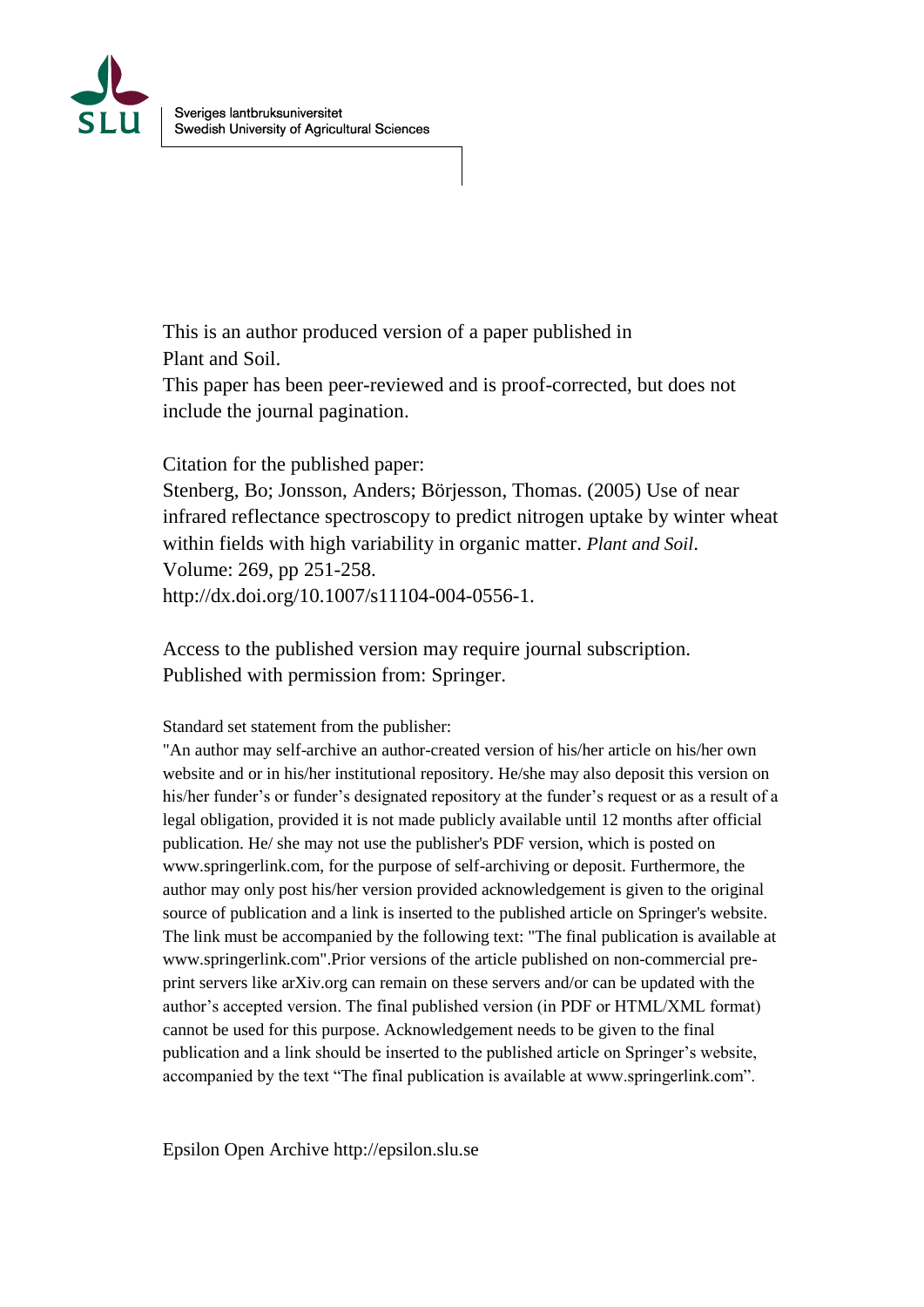# **Use of near infrared reflectance spectroscopy to predict nitrogen uptake by winter wheat within fields of high variability in organic matter**

Bo Stenberg<sup>1</sup>, Anders Jonsson<sup>1,2</sup> & Thomas Börjesson<sup>2</sup>

<sup>1</sup> Division of Precision Agriculture, Department of Soil Science, SLU, PO Box 234, SE-532 23 Skara, Sweden, bo.stenberg@slu.se

<sup>2</sup> Swedish Farmers Supply and Crop Marketing Association, Östra hamnen, SE-531 87 Lidköping, Sweden

# *Keywords*

NIR, Nitrogen mineralization, Organic carbon, PLS, Precision agriculture, Within-field variation

# *Abstract*

In this study, the ability to predict N-uptake in winter wheat crops using NIR-spectroscopy on soil samples was evaluated. Soil samples were taken in unfertilized plots in one winter wheat field during three years (1997-1999) and in another winter wheat field nearby in one year (2000). Soil samples were analyzed for organic C content and their NIR-spectra. N-uptake was measured as total N-content in aboveground plant materials at harvest. Models calibrated to predict N-uptake were internally cross validated and validated across years and across fields. Cross-validated calibrations predicted N-uptake with an average error of 12.1 to 15.4 kg N ha<sup>-1</sup>. The standard deviation divided by this error (RPD) ranged between 1.9 and 2.5. In comparison, the corresponding calibrations based on organic C alone had an error from 11.7 to  $28.2 \text{ kg N}$  ha<sup>-1</sup> and RPDs from 1.3 to 2.5. In three of four annual calibrations within a field, the NIR-based calibrations worked better than the organic C based calibrations. The prediction of N-uptake across years, but within a field, worked slightly better with an organic C based calibration than with a NIR based one,  $RPD = 1.9$  and 1.7 respectively. Across fields, the corresponding difference was large in favour of the NIR-calibration,  $RPD = 2.5$  for the NIR-calibration and 1.5 for the organic C calibration. It was concluded that NIR-spectroscopy integrates information about organic C with other relevant soil components and therefore has a good potential to predict complex functions of soils such as N-mineralization. A relatively good agreement of spectral relationships to parameters related to the N-mineralization of datasets across the world suggests that more general models can be calibrated.

# *Introduction*

The general goal of precision agriculture is to apply inputs where they best fit their purpose. Adjustments of inputs are to be made as precisely as possible, with a high spatial resolution, according to what is required by the soil and crop potentials. The yield variations within a field can be several tons of cereals per ha (Thylén, 1997) and nutrient requirements vary correspondingly. Considerable amounts of soil N have the potential to be mineralized during the growing season (Lindén et al., 1992). Large variations between fields, but also within fields, have been encountered (Börjesson et al., 1999). Thus, site-specific inputs of nutrients can save resources and the impact on the environment can be minimized without lowering total yields or putting product quality at risk (Robert, 1999).

Regulation of field inputs "on the go" has been made possible by the GPS (Geographical Positioning System) technology, which gives the farmer his exact real-time positioning in the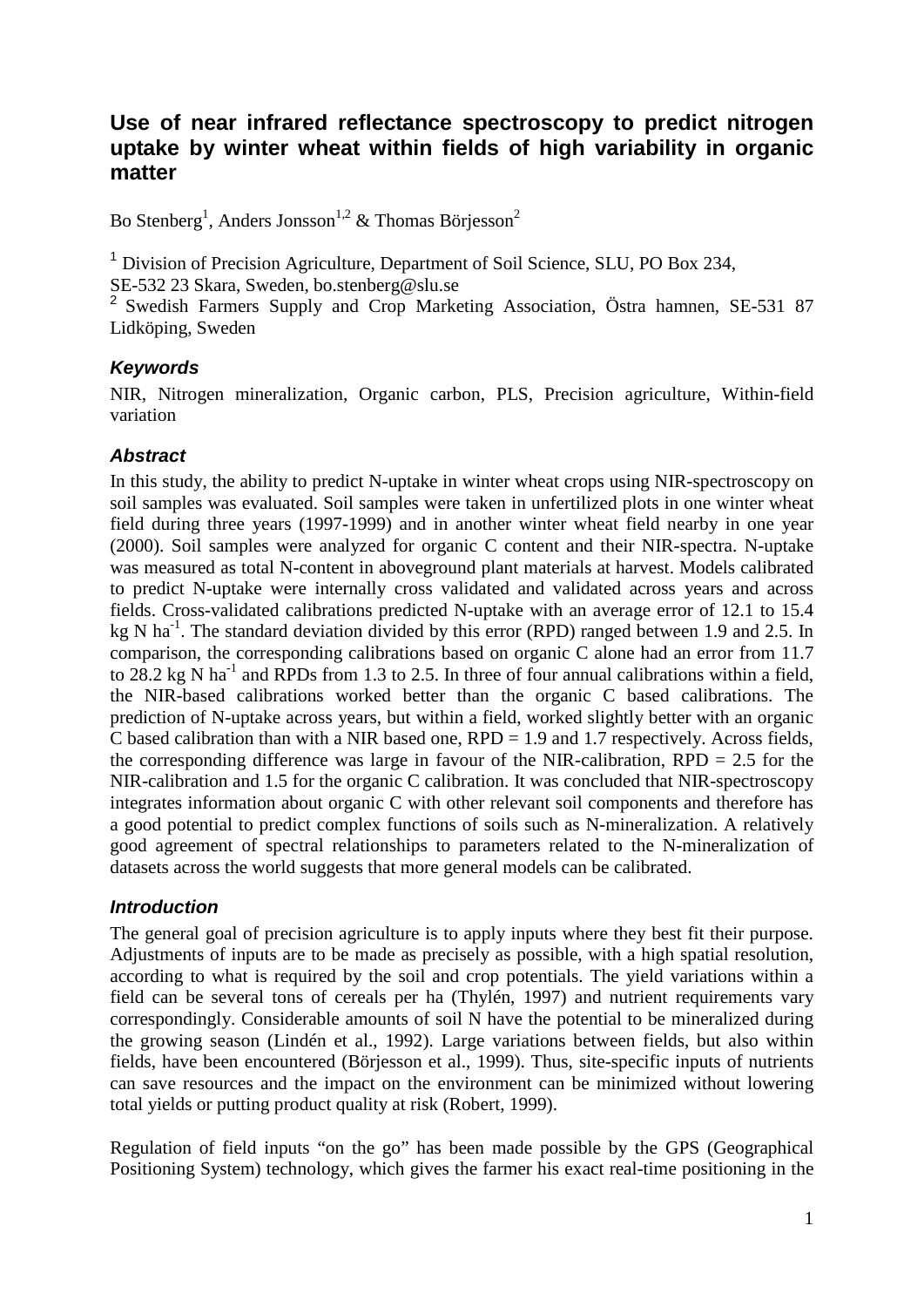field. However, the real challenge is to provide a reliable basis for decision-making. The concept of precision agriculture has highlighted the need for simple and reliable tools to predict the within-field differences in fertilizer requirement (Dawson, 1997; McBratney and Pringle, 1997). Today, crop status sensors are used commercially for real-time adjustment of late nitrogen applications. For example, in Sweden during 2002, the Hydro N-Sensor was used in more than 20.000 hectares of mainly winter wheat to apply supplementary nitrogen according to estimated within-field differences in demand (Knud Nissen, pers. comm.; www.hydroprecise.com). This sensor estimates the nitrogen and biomass in the crop through light reflectance spectroscopy. These adjustments depend entirely on the nitrogen taken up by the crop before the intended application. Any mineralization after the adjusted application cannot be taken into account. To support high spatial resolution, extensive sampling and analyses are required for many soil characteristics. Therefore rational soil analysis strategies are needed (Rossel and McBratney, 1998). In general, the NIR (Near Infrared Reflectance) technology has many of the features required for rapid and labor-saving soil analysis (Janik et al., 1998). Sample preparation can be kept to a minimum. For laboratory measurements, samples are only dried, ground and sieved before analysis. In addition, there are instruments adapted for use in the field and suitable for remote sensing. Scanning of a spectrum can be performed in a tenth of a second. Thus, there is a potential for on-line measurements while passing over the field.

The near infrared is the region between 700 and 2500 nm in the electromagnetic spectrum. In this region, signals reflected from soils consist mainly of vibrational bands and overtones from the mid infrared region, originating from bonds in organic molecules and water (C-O, C=O, N-H and O-H). Because of highly overlapping absorption bands from these overtones and combination bands, direct quantitative estimates from NIR-spectra are impossible (Wetzel, 1983). A known reference data set is always needed for calibration of prediction models. For this, multivariate statistics such as multiple linear regression (MLR) and partial least squares (PLS) regression are commonly used (Martens and Naes, 1989). A number of studies have indicated the ability of NIR to relate to N-mineralization potential of soils as estimated by Walkely-Black digestion (Mayer, 1989), long term soil incubations (Chang et al., 2001; Fystro, 2002), pot trials (Wagner et al., 2001) and a range of biological and chemical tests (Russell et al., 2002). However, there are few examples of good relationships demonstrated between such laboratory tests and the situation in the field. In recent years, attempts have been made to relate NIR-spectra to N-uptake in crops within single fields, with promising results (Börjesson et al., 1999; Dunn et al., 2000). NIR-spectra have been related to several soil properties that can be expected to have influence on plant available N, such as amount and quality of organic matter (Chang and Laird, 2002; Fystro, 2002; Palmborg and Nordgren, 1993), soil texture (Chang et al., 2001; Stenberg et al., 1995) and nutrient status (Malley et al., 1999). Börjesson et al. (1999) compared the performance of NIR-models with potential net N-mineralization, organic matter content and initial mineral N present in the soil profile at the beginning of the cropping season in order to predict N-uptake by the crop, and found NIR and initial mineral N to have the best predictive ability and to be equally good. Initial mineral N in combination with NIR did not improve the predictive ability. However, until now the validity of the method over years and between fields has not been tested. In the present study, winter wheat was grown without fertilizers in 15-20 small plots each year distributed in one field between 1997 and 1999 and in another field in 2000. The objective was to test NIR-calibrations for N-uptake within and across these years and fields.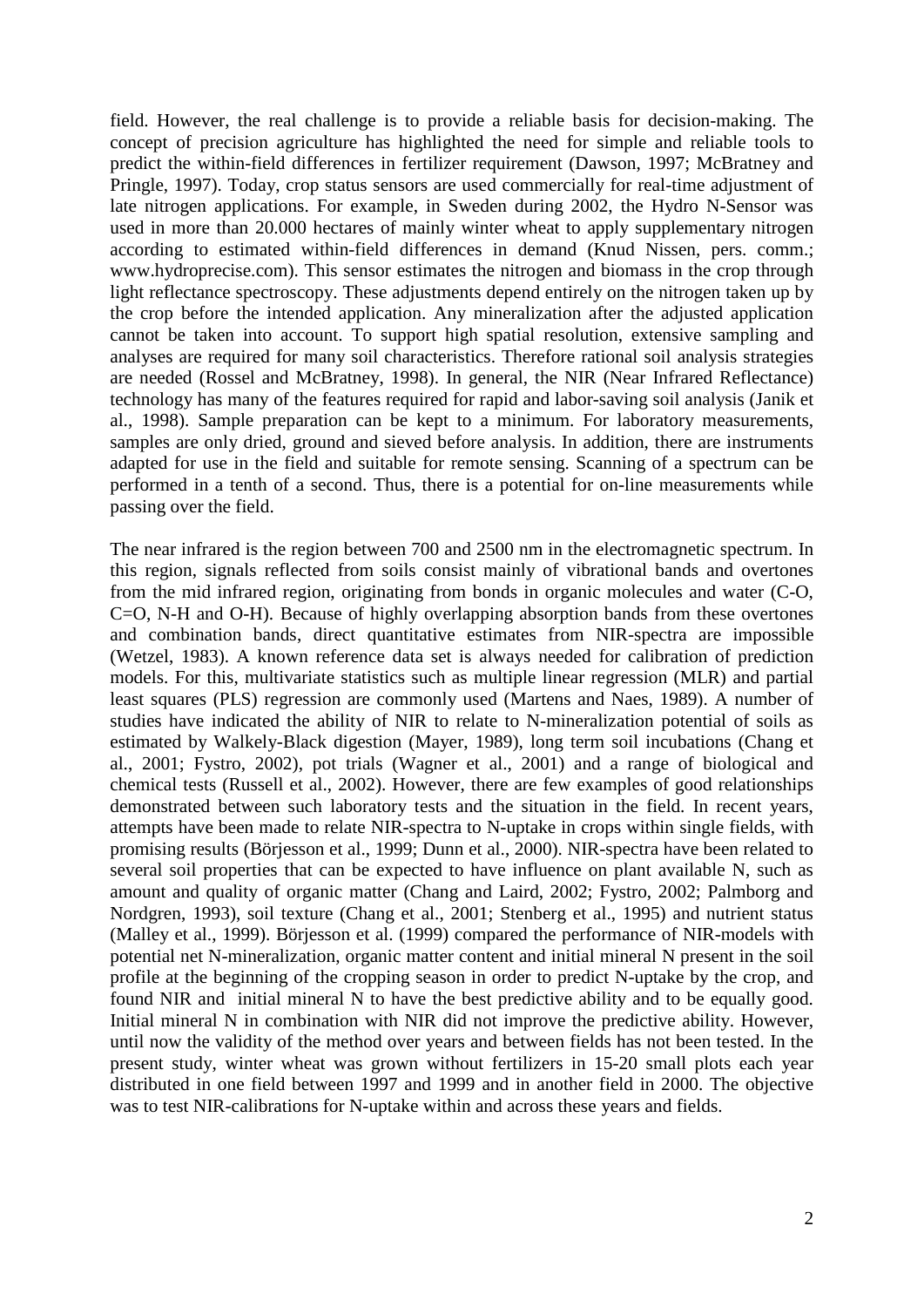#### *Materials and Methods*

#### Soil and plant samples

Samples were taken during 1997-1999 from Field I and in 2000 from Field II at the time of sowing. The distance between these fields was about 500 m. Winter wheat was grown all years on both fields. A cereal crop always preceded the wheat. The size of Field I was about 10 ha and Field II was about 15 ha. The fields are located in Southwestern Sweden, about 100 km northeast of Gothenburg. In both fields, cereals dominated the crop sequence. Pig slurry was occasionally applied, but not within a two year period before, or during the experiments. The soil in both fields was classified as a silt loam. A previous study from Field I showed that the clay content in the fields was 110-390 g kg<sup>-1</sup> and the pH 5.4-6.5. Data for total C is given for each year in Table 1. All four years were rather wet compared with an average for the previous 30 years. This was particularly the case in 1998 (data not shown). The pressure of weeds and pests were rather low during the experimental period. Infection pressure from pests is generally very modest in cereals in Sweden. Herbicides and pesticides were used according to what was required and to what was indicated by regional pest prognoses. Noticeable pest attacks were never recorded.

| Year/Field no.            | Min                   | Max             | $Mean*$         | Median        | St. dev.              | <b>Skewness</b> |
|---------------------------|-----------------------|-----------------|-----------------|---------------|-----------------------|-----------------|
|                           | $(g \text{ kg}^{-1})$ | $(g \ kg^{-1})$ | $(g \ kg^{-1})$ | $(g kg^{-1})$ | $(g \text{ kg}^{-1})$ |                 |
| $1997 / I (n=15)$         | 18                    | 130             | 51a             | 28            | 37                    | 0.8             |
| 1998 / I (n=20)           | 15                    | 113             | 40ab            | 30            | 28                    | 1.3             |
| 1999 / I $(n=20)$         | 16                    | 100             | 39ab            | 29            | 29                    | 1.1             |
| 1997-99 / I (n=55)        | 15                    | 130             | $43a^{\#}$      | 27            | 31                    | 1.2             |
| $2000 / \text{II}$ (n=20) | 13                    | 63              | 25 <sub>b</sub> | 21            | 14                    | 1.4             |

Table 1. Total C content in soil samples from the unfertilized experimental plots

\*Values with the same letter are not significantly different (unbalanced ANOVA, p<0.5)

# 1997-99 / I was only tested with 2000 / II

Ten randomly selected soil cores (1.5 cm in diameter) down to 20 cm were taken from 25  $m<sup>2</sup>$ unfertilized plots and mixed. Fifteen plots were sampled in 1997 and 20 plots in 1998-2000. The soil was dried at  $35\pm2$  °C and crushed to pass a 2 mm screen before analysis. The plots were distributed over the fields to cover maximum variation according to elevation and the farmers' experiences of soil and crop variations in the fields. The plots where moved each year. The dried and crushed samples were submitted to NIR-analysis and total carbon analysis. NIR-spectra were analyzed on approximately 10 g dry soil with an InfraAlyzer 500 (Bran & Lübbe, Norderstedt, Germany) scanning instrument. The log of inverse reflectance ( $\log R^{-1}$ ; absorbance) of every fourth nanometer between 1100 and 2500 nm was recorded, giving 351 data points per spectrum. Ten spectra per sample were analysed and averaged. A LECO FP-428 (LECO corp. St. Joseph, MI, USA) combustion analyser was used for total C determination. Soils in this area do not contain carbonate and organic C was therefore assumed to equal total C.

At harvest in August, all aboveground plant parts from four randomly selected 0.25  $m<sup>2</sup>$ quadrants were sampled from each plot. The plant material was dried at 60°C forced air over night and threshed with a stationary thresher. The straw was chopped in a Pühler Abfall-Schnitzler (Karl Pühler jr. Bergneustadt, Germany). Chopped straw and grain were milled in a Falling Number 3100 Laboratory Mill (Perten Instruments, Huddinge, Sweden). Total N was analyzed in the LECO FP-428 combustion analyzer.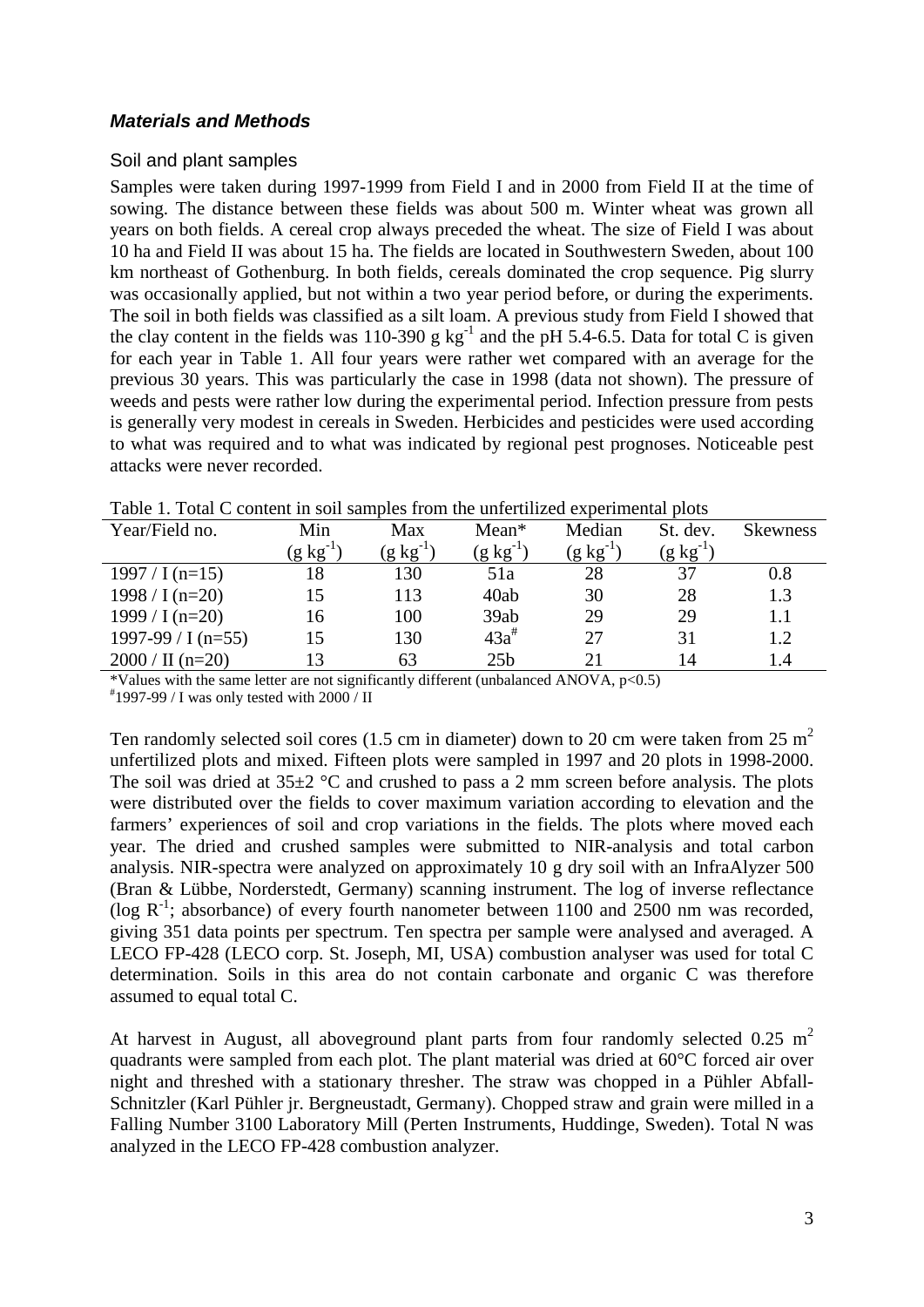#### Data analysis

Differences between years and fields in organic C and N-uptake were tested with unbalanced ANOVA in the Statistica® version 5.1 (Statsoft Inc.). All other data treatments, calibration work and statistics were performed with Unscrambler® version 7.8 (Camo A/S, Oslo, Norway). The logarithm of organic C content was calibrated to N-uptake by linear regression. NIR-spectra were calibrated to N-uptake by means of PLS (Partial Least Squares, see (Martens and Naes, 1989; Martens and Martens, 1986; Wold et al., 1984). PLS is a multivariate linear calibration technique. A NIR PLS-model is of the form:

N-uptake =  $\beta_0 + \beta_1 \lambda_1 + \beta_2 \lambda_2 + \beta_3 \lambda_3 + \beta_4 \lambda_4 \ldots \beta_n \lambda_n$  eq.1

Where  $\beta_0$  is the intercept,  $\beta_{1,2,3,4,...n}$  is the regression coefficient and  $\lambda_{1,2,3,4,...n}$  is the recorded and transformed absorbance for the individual wavelengths.

Prior to analysis, each NIR-spectrum was transformed according to Barnes et al. (1993), by the standard normal variate to have a standard deviation of 1 of each spectrum to reduce light scatter effects caused by particle size effects; and by De-Trend to remove linear and quadratic curvature of each spectrum. NIR-spectra were also smoothed by fitting each recorded wavelength to a second order polynomial using the three adjacent data points on each side (Savitzky and Golay 1964). The number of PLS components to be used was generally chosen to be at the minimum root mean squared error of cross validation (RMSECV), except when the difference to the previous component was smaller than the total variance through the number of independent variables (wavelengths).

Calibrations based on NIR-data (PLS) and on organic C content (linear regression) were both validated by full cross validation. In cross validation, all samples in the calibration set were also used for validation by omitting one at a time. In cases where calibrations were tested across years and fields, the particular year or field as a whole was kept out of the calibration and used for validation only.

| Year/Field no.     | Min                                | Max                   | $Mean*$                          | Median                           | St. dev.         | <b>Skewness</b> |
|--------------------|------------------------------------|-----------------------|----------------------------------|----------------------------------|------------------|-----------------|
|                    | $\left(\text{kg N ha}^{-1}\right)$ | (kg N ha <sup>-</sup> | $(kg \text{ N} \text{ ha}^{-1})$ | $(kg \text{ N} \text{ ha}^{-1})$ | $(kg N ha^{-1})$ |                 |
| 1997/1             | 24.4                               | 131                   | 63.6a                            | 51.8                             | 35.7             | 0.7             |
| 1998 / I           | 16.1                               | 117                   | 61.7a                            | 62.8                             | 28.8             | 0.4             |
| 1999/1             | 20.5                               | 124                   | 67.1a                            | 68.1                             | 31.7             | 0.2             |
| $1997-99/1$        | 16.1                               | 131                   | $64.1a^*$                        | 61.5                             | 31.3             | 0.5             |
| $2000 / \text{II}$ | 34.0                               | 104                   | 59.0a                            | 52.6                             | 22.8             | 0.8             |
|                    |                                    |                       |                                  |                                  |                  |                 |

Table 2. N-uptake in aboveground plant parts at harvest, 1997-2000

 $*$  Values with the same letter are not significantly different (unbalanced ANOVA,  $p<0.5$ )

 $*$ 1997-99 / I was only tested with 2000 / II

To evaluate the performance of the calibrations,  $r^2$ -values, RMSECV, root mean squared error of prediction (RMSEP), mean error of prediction (bias), and ratio of standard deviation of calibration samples to RMSEP or RMSECV (RPD) were calculated on the relationship between measured and predicted N-uptake in validation samples. The RMSEP, RMSECV and bias have the same unit as the dependent variable (the N-uptake). RMSEP and RMSECV indicates the error in absolute values and the bias indicates if the model tends to overestimate or underestimate the dependent variable. The RPD makes it possible to compare different data sets with each other independent of units, as the error is expressed in relation to the standard deviation. That is, an RPD of one is no better than a guess. The influence of the different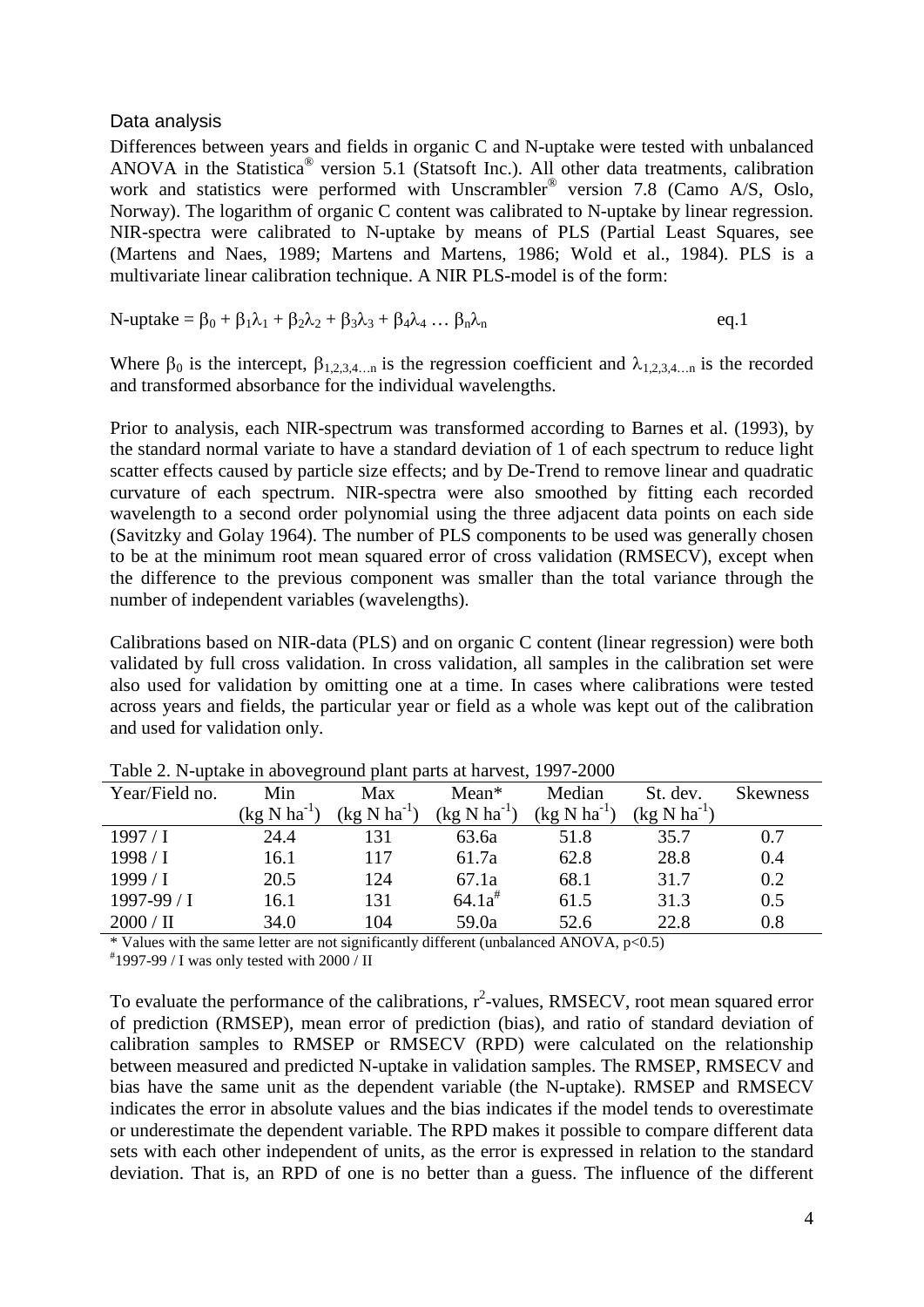wavelengths was evaluated by comparing the regression coefficients in the PLS calibrations for the individual wavelengths.

# *Results*

The variation in organic C was large in both fields. The soils ranged from mineral soils with a moderate organic matter content to those very rich in organic matter ( $>7\%$  C) and even some areas with organic soils  $($  >12% C). The variation was larger in Field I, with a strong skewness towards the lower end. On average, the organic C content was lower in Field II (Table 1). The variation in N-uptake in the unfertilized plots was also large, but with a less pronounced skewness and without a significant difference between fields or years (Table 2).

The cross-validated correlation between organic C and N-uptake at harvest for individual years was poor in 1997 and 2000, but reasonably good in 1998 and 1999. The cross-validated correlation was intermediate across years in Field I. Results were similar when 1999 was kept out of the calibration and used for validation. However, with this type of validation an obvious bias between years was revealed (Table 3). The ability of organic C to predict Nuptake across fields was poor (Table 3) and a bias was encountered in this case also.

| Cal. samples                  | Val.      | ັ    | <b>RMSECV</b>                    | <b>RMSEP</b> | Bias to   | St. dev. of  | <b>RPD</b> |  |  |  |
|-------------------------------|-----------|------|----------------------------------|--------------|-----------|--------------|------------|--|--|--|
| Year/Field no.                | samples   |      |                                  |              | reference | cal. samples |            |  |  |  |
|                               |           |      | $(kg \text{ N} \text{ ha}^{-1})$ |              |           |              |            |  |  |  |
| Within years and field        |           |      |                                  |              |           |              |            |  |  |  |
| $1997/$ I                     | $Cr. v.*$ | 0.35 | 28.2                             |              |           | 35.7         | 1.3        |  |  |  |
| 1998 / I                      | Cr. v.    | 0.83 | 11.7                             |              |           | 28.8         | 2.5        |  |  |  |
| 1999/1                        | Cr. v.    | 0.79 | 14.4                             |              |           | 31.7         | 2.2        |  |  |  |
| $2000 / \text{II}$            | Cr. v.    | 0.43 | 17.4                             |              |           | 22.8         | 1.3        |  |  |  |
| Across years and within field |           |      |                                  |              |           |              |            |  |  |  |
| 1997-99 / I                   | Cr. v.    | 0.66 | 18.1                             |              |           | 31.3         | 1.7        |  |  |  |
| $1997 - 98 / I$               | 1999      | 0.83 |                                  | 16.2         | 13.9      | 31.4         | 1.9        |  |  |  |
| Across years and fields       |           |      |                                  |              |           |              |            |  |  |  |
| 1997-00 / I&II                | Cr. v.    | 0.61 | 18.4                             |              |           | 29.3         | 1.6        |  |  |  |
| $1997 - 99 / I$               | 2000      | 0.35 |                                  | 20.6         | $-13.0$   | 31.3         | 1.5        |  |  |  |

Table 3. Performance of linear regression models based on organic C content

\* Cross-validation.

Cross-validated NIR-calibrations with PLS improved the results for 2000 and especially 1997 compared to organic C (Table 4). Across years with 1999 as validation samples, organic C worked slightly better than the NIR-calibration. However, across-field NIR-calibrations performed substantially better than the corresponding correlation to organic C (Figure 1). The bias was low across fields with the NIR-calibration, while it was high both with NIR and organic C across years (Tables 3 and 4).

During the calibration work it was found that the spectral region below 1600 nm had little or no influence on the performance of the models. This was indicated by low relative correlation coefficients in the PLS-models ( $\beta_n$  in eq. 1) and improvement of the models, or at least no effect, when excluded. All models were therefore calibrated on the spectral region above 1600 nm. Especially important areas in this region, as indicated by peaks in absolute β-coefficients, were those around 1900, 2170, 2250 and 2350 nm (Figure 2e). It is also in these areas that the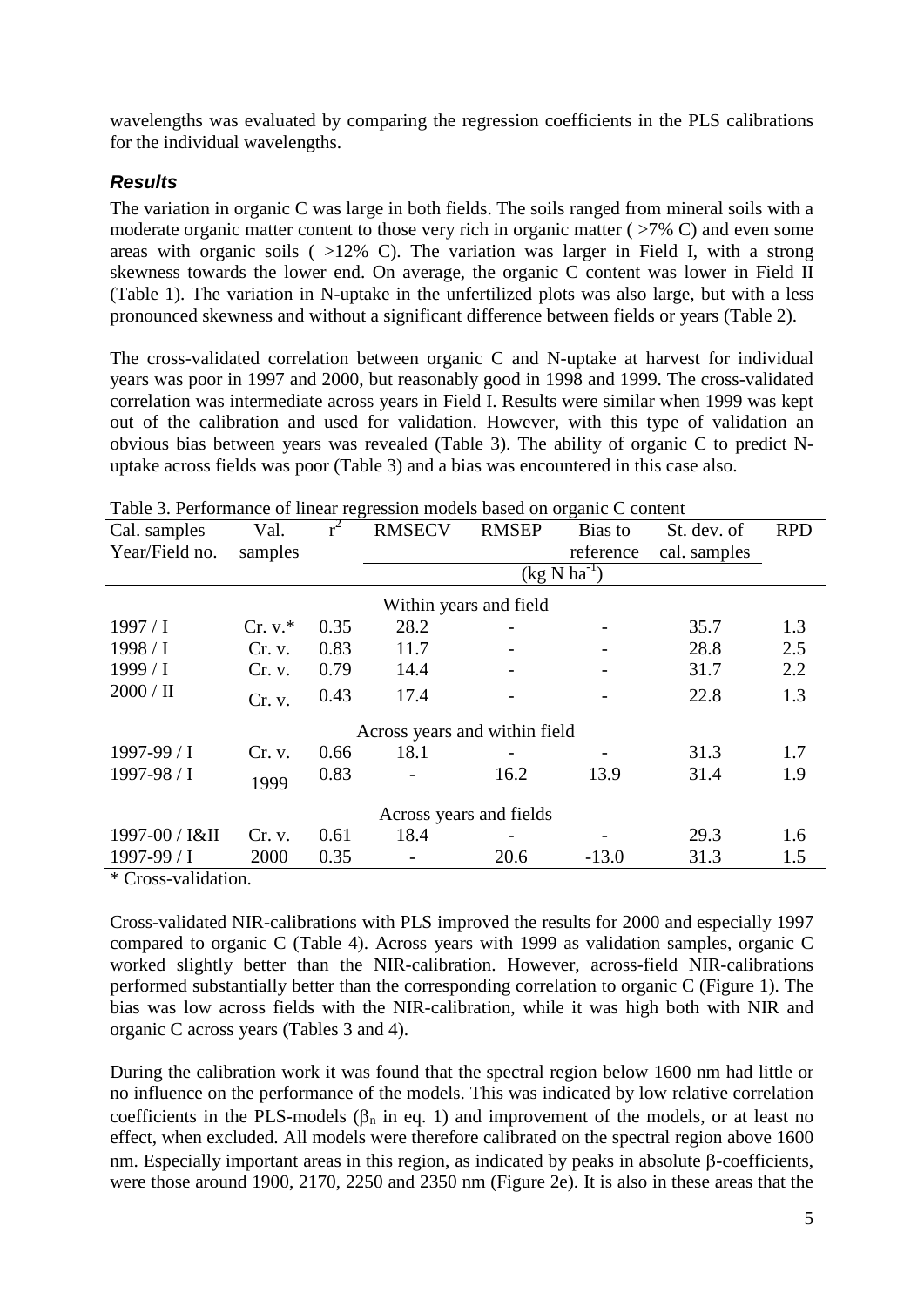standard normal variate and De-Trended NIR-spectra have smaller or larger peaks (Figure 2ab). The curve of correlation coefficients for individual standard normal variate and De-Trended wavelengths to the N-uptake indicates a similar pattern with some important exceptions at 1900 and 2350 nm. However, this is not discussed further as remaining areas were redundant.

| 500                           |           |        |      |                                  |              |           |              |            |  |  |
|-------------------------------|-----------|--------|------|----------------------------------|--------------|-----------|--------------|------------|--|--|
| Cal. samples                  | Val.      | No. of |      | <b>RMSECV</b>                    | <b>RMSEP</b> | Bias to   | St. dev. of  | <b>RPD</b> |  |  |
| Year/Field no.                | samples   | comp.  |      |                                  |              | reference | cal. samples |            |  |  |
|                               |           |        |      | $(kg \text{ N} \text{ ha}^{-1})$ |              |           |              |            |  |  |
| Within years and field        |           |        |      |                                  |              |           |              |            |  |  |
| $1997/$ I                     | $Cr. v.*$ | 8      | 0.81 | 15.4                             |              |           | 35.7         | 2.3        |  |  |
| 1998 / I                      | Cr. V.    | 3      | 0.74 | 14.4                             | -            | -         | 28.8         | 2.0        |  |  |
| 1999/1                        | Cr. v.    | 7      | 0.83 | 12.9                             |              |           | 31.7         | 2.5        |  |  |
| $2000 / \text{II}$            | Cr. v.    | 4      | 0.65 | 12.1                             |              |           | 22.8         | 1.9        |  |  |
| Across years and within field |           |        |      |                                  |              |           |              |            |  |  |
| $1997-99/1$                   | Cr. v.    | 7      | 0.78 | 15.0                             |              |           | 31.3         | 1.9        |  |  |
| $1997 - 98 / I$               | 1999      | 3      | 0.72 |                                  | 19.0         | 9.6       | 31.4         | 1.7        |  |  |
| Across years and fields       |           |        |      |                                  |              |           |              |            |  |  |
| 1997-00 / I&II                | Cr. V.    | 7      | 0.68 | 14.7                             |              |           | 29.3         | 2.0        |  |  |
| $1997-99/1$                   | 2000      | 7      | 0.61 |                                  | 12.6         | $-0.5$    | 31.3         | 2.5        |  |  |
|                               |           |        |      |                                  |              |           |              |            |  |  |

Table 4. Performance of PLS-models based on standard normal variate and De-Trended NIRspectra

\* Cross-validation.

To evaluate the possible implementation of the predictions of N-uptake in practical agriculture, we assumed the RPD-value to be a rough estimate of number of N-mineralization classes that could be established by predictions with reasonably good agreement to measured values. An RPD of 2.5 thus implies 2-3 classes. We therefore divided the range in N-uptake in Field I in 1997-1999 into three classes ranging from 16-54, 54-93 and 93-131 kg N ha<sup>-1</sup>, respectively, and applied these classes to predicted values of Field II in 2000. Figure 1a shows that 4 out of 20 samples were classified to the wrong class (outside the shaded area), all four to a neighboring class. Performing the same experiment with N-uptake predicted from organic C content resulted in seven samples being classified to the wrong class, two of them from class III to class I and five to a neighboring class (Figure 1b).

# *Discussion*

Cross-validated NIR models to predict N-uptake by crops for the years 1997-1999 individually were equally good, with RPDs between 2.0 and 2.5 (Table 4). These can be regarded as reasonably good values as an RPD of three for forage materials was regarded as good by Williams and Sobering (1996). For soil properties, analyses with RPD>2 were regarded to be readily and accurately estimated (Chang et al., 2001). The difference in identified limits can probably be related to a difference in estimated accuracy of reference methods. The cross-validated model for 1997-2000 performed about equally well as the models based on individual years (RPD  $= 2.0$ ). The model was not noticeably affected by excluding Field II in the year 2000 (Table 4). The performance of these cross-validated calibrations corresponds to the performance found by Dunn at al., (2000) for N-uptake in rice.

The under-prediction of the N-uptake in 1999 in Field I by both the C- and NIR-calibrations on N-uptake 1997-1998 in Field I could be argued to be due to the slightly (although not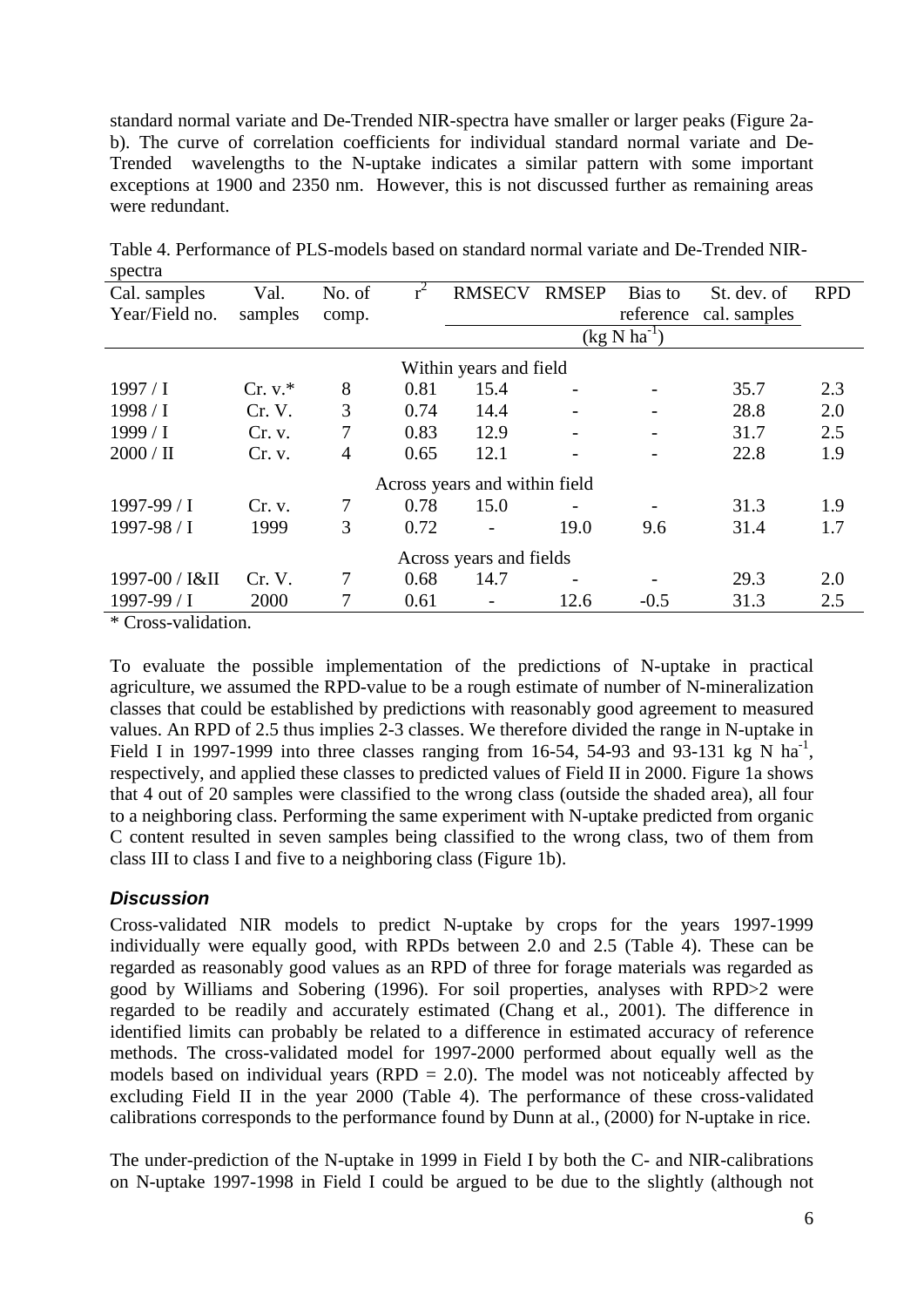significantly) higher yield in 1999. That there could be a bias across years is natural, as weather condition differences for crops in different years could certainly not be expected to influence the NIR-spectra or the organic matter content. However, the small differences in average N-uptake in 1999 compared to 1997-1998 were evened out if corrected for organic matter content (data not shown). That is, in this case weather conditions were not the main reason for the difference in N-uptake between years, but rather small differences in organic matter content between data sets, although these were taken within the same field.



Figure 1. Predicted vs measured N-uptake in Field II 2000 by models calibrated on data from Field I 1997-1999. The models were based on a) NIR-spectra and b) organic C content. Shaded areas denote mineralisation classes I-III as calculated from the range in N-uptake in Field I 1997-1999. Samples outside the shaded areas are predicted to the wrong mineralization class.

The main reason for the large bias in the attempt to predict N-uptake in 2000 in Field II with a model based on organic carbon calibrated to N-uptake in Field I in 1997-1999 (Table 3) was that the mean N-uptakes in the two fields were almost the same (Table 2), while the mean C content in Field II was lower than that in Field I (Table 1). Thus, the plant uptake of N on the basis of organic C was significantly higher in Field II in 2000 than in Field I in any of the years (p<0.01, data not shown). That is, organic N in Field II was more readily made available for plant uptake in relation to the organic matter content. With the corresponding NIR-model the large bias of the organic C model was diminished, with improved RMSEP and RPD as a result. Since the calibration was based on three years, the general influence over the fields of weather conditions, weeds, pests etc. can, to a large extent, be considered to be averaged out. However, the corresponding influences that can be supposed to have varied between the sampling plots in the fields, would be included in the error matrix of the predictions. That the organic N in Field II was more readily made available then in Field I was a difference that could be expected between fields as there are several abiotic and biotic factors regulating the decomposition of organic matter in soil. Apart from the climate that can be expected to have been similar for both fields in this case, the carbon balance and proportions of young and old organic matter could differ because of historic differences in agricultural practice. In addition, soil properties such as texture, structure, pH, nutrient status, etc. affects the availability of organic matter to microorganisms (Stenberg, 1998; Stenberg et al., 1998). That the NIRmodel corrects for lost correlation between organic C and N-uptake when moving from one field to another further supports the proposal that the information in NIR-spectra represents a variety of the above mentioned properties of the soil matrix that together regulate N-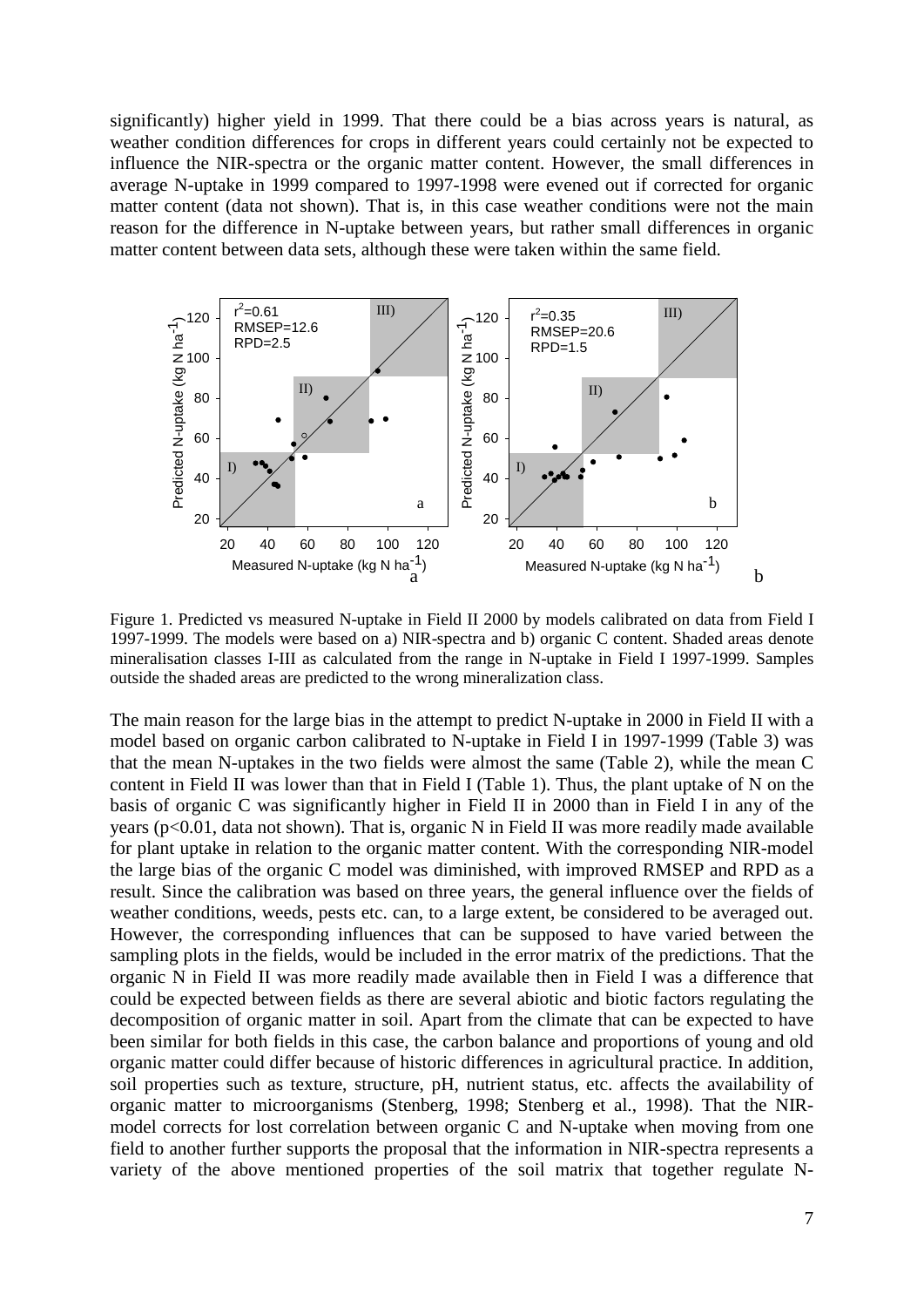dynamics, as suggested by Börjesson et al. (1999). It still remains to establish which mechanisms and properties relevant for N-uptake that influences the NIR-spectra directly.



wavelength (nm)

Figure 2. NIR absorbance spectra and their relationship to N-uptake in winter wheat, (a) first derivative of the average spectrum for 1997 to 2000 samples, (b) standard normal variate and De-Trend of the average spectrum for 1997 to 2000, (c) correlation coefficients for individual wavelengths of the first derivative spectra for Field II 2000, (d) correlation coefficients for individual wavelengths of the standard normal variate and De-Trended spectra for Field II 2000, and (e) crossvalidated PLS β-coefficients from Field II 2000. Values are relative to the horizontal baseline.

Russell et al. (2002) state that the spectral areas they found most correlated to Nmineralization in rice soils contrasted markedly to those found by Börjesson et al. (1999), who used samples from the same unfertilized plots as we did in 1997. However, the NIRspectra used by Russell et al. were transformed by the first derivative and those used by Börjesson et al. were transformed by a simple base line correction. In addition, Russell et al. interpreted correlation coefficients from individual wavelengths and Börjesson et al. βcoefficients from PLS-models. As can be seen in Figure 2c and e, these are not comparable. Actually the relative coefficients from individual derived wavelengths in Figure 2c resemble those reported by Russell et al. (2002), and Chang et al. (2001) for potentially mineralizable N. The major deviations can be found in the coefficients by Russell et al. (2002), which show a smoother curve above 2200 nm. Consequently, the derived NIR-spectra are smoother with fewer peaks in this region. Pronounced deviations in the NIR-spectra can be expected from soils so different in type, age and origin. Whether regression coefficients or PLS coefficients are the better for comparing importance of different spectral regions between different data sets is open for discussion. However, it is clear that the different kinds of data cannot be compared crosswise. For identification and better understanding of important regions in the spectra regarding N mineralization a consensus would be beneficial. The advantage of using PLS coefficients is that they are the actual outcome of the calibration, which utilize combinations of several wavelengths, or patterns, in the spectra and the PLS coefficients therefore reflects the relative weight of each wavelength in the calibration and not the relationship of each individual wavelength to the dependent variable. PLS coefficients will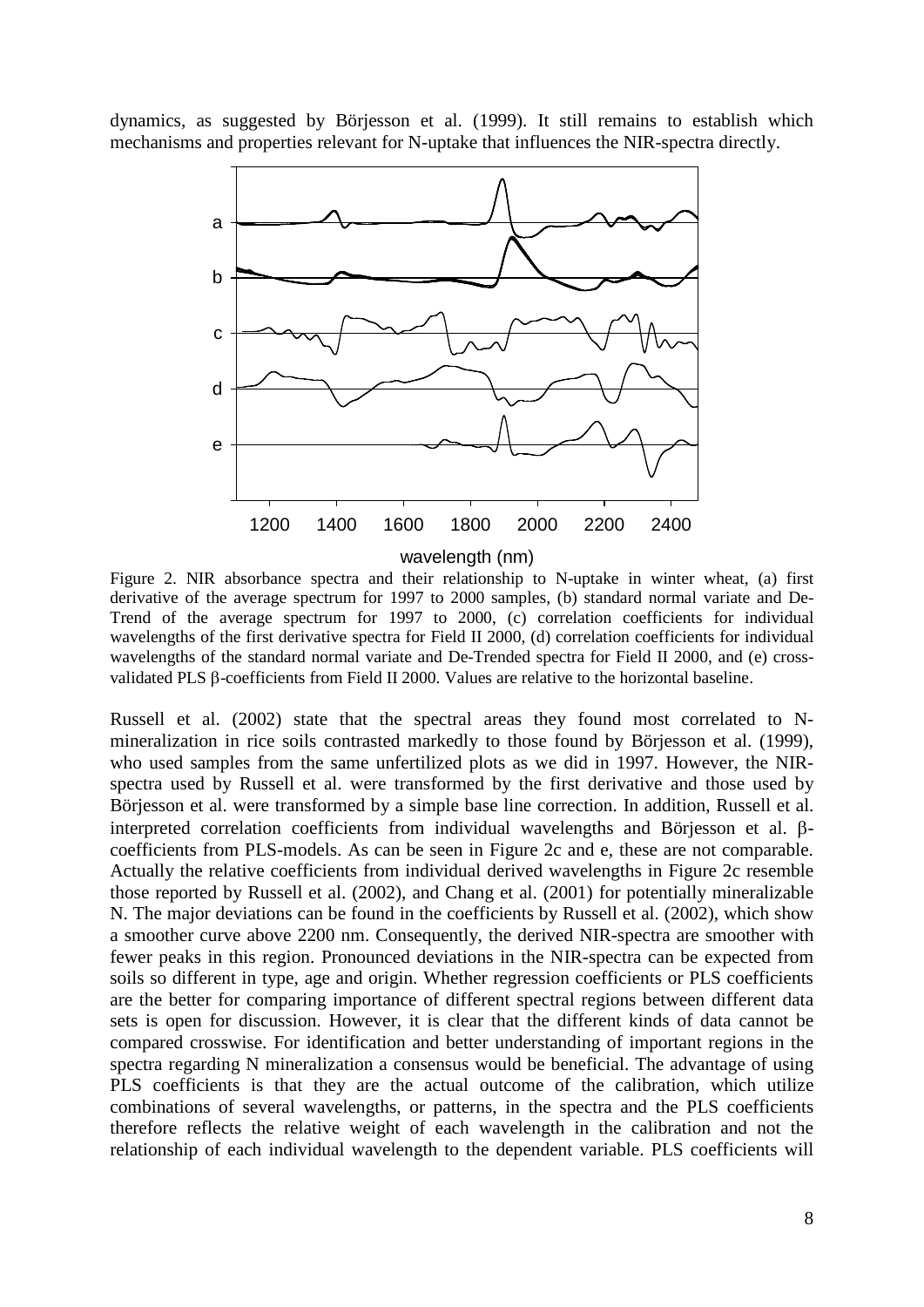therefore take more spectral information into account, but could be sensitive to the number of significant components included in the calibration.

The large number of aspects of soil function influencing N-mineralization, in conjunction with the huge variability of soils indicates the need for large reference sets to predict nitrogen mineralization with NIR. Results by Shepherd and Walsh (2002) indicate that for organic carbon, the reference database requires more than 200 samples for topsoil samples from eastern and southern Africa. This implies that at least as many reference samples would be required to calibrate N-uptake models valid beyond the farm or district scale. In this work, the precipitation pattern did not deviate much between the years. Thus, differences between years may cause larger biases or errors than we have experienced. To utilize the indicated possibility to divide fields into mineralization zones (figure 1) may, in the long run, prove to be a more successful approach than prediction of absolute N-uptake as qualitative rather than quantitative aspects of the information in NIR-spectra thus are considered.

# *Conclusion*

Within fields organic C content constitutes a large part of the relevant information in NIRspectra for prediction of N-uptake. However, the NIR-spectra include more relevant information on the soil than the organic C content and are thus more suitable for estimating N-uptake in crops or for dividing fields into mineralization zones. NIR-spectroscopy has the potential to classify mineralization zones in fields with high variation in organic matter content, and is therefore promising for applications based on expected variation in Nmineralization. The relatively good agreement of spectral relationships to N-mineralization parameters of soil databases across the world suggests that more general models can be calibrated. This will require large datasets for calibrations, but the outstanding speed and low cost of NIR-spectra analyses and the potential for on-the-go analysis facilitate continuation of the work by further evaluation of the potential to divide fields into mineralization zones and to calibrate more general models.

# *Acknowledgements*

We are grateful to the Swedish Farmers' Foundation for Agricultural Research (SLF) who funded this project. We also appreciate the cooperation of the farmers Sören Nyman at Ribbingsberg and Per Bengtsson at Tegalund, who willingly accepted our intrusion into their fields.

# *References*

- Barnes R J, Dhanoa M S and Lister S J 1993 Correction to the description of Standard Normal Variate (SNV) and De-Trend (DT) transformations in Practical Spectroscopy with Applications in Food and Beverage Analysis -  $2<sup>nd</sup>$  edition. J. Near Infrared Spectrosc. 1, 185-186.
- Börjesson T, Stenberg B, Lindén B and Jonsson A 1999 NIR spectroscopy, mineral nitrogen analysis and soil incubations for the prediction of crop uptake of nitrogen during the growing season. Plant Soil 214, 75-83.
- Chang C W and Laird D A 2002 Near-infrared reflectance spectroscopic analysis of soil C and N. Soil Sci. 167, 110-116.
- Chang C W, Laird D A, Mausbach M J and Hurburgh C R 2001 Near-infrared reflectance spectroscopy-principal components regression analyses of soil properties. Soil Sci. Soc. Amer. J. 65, 480-490.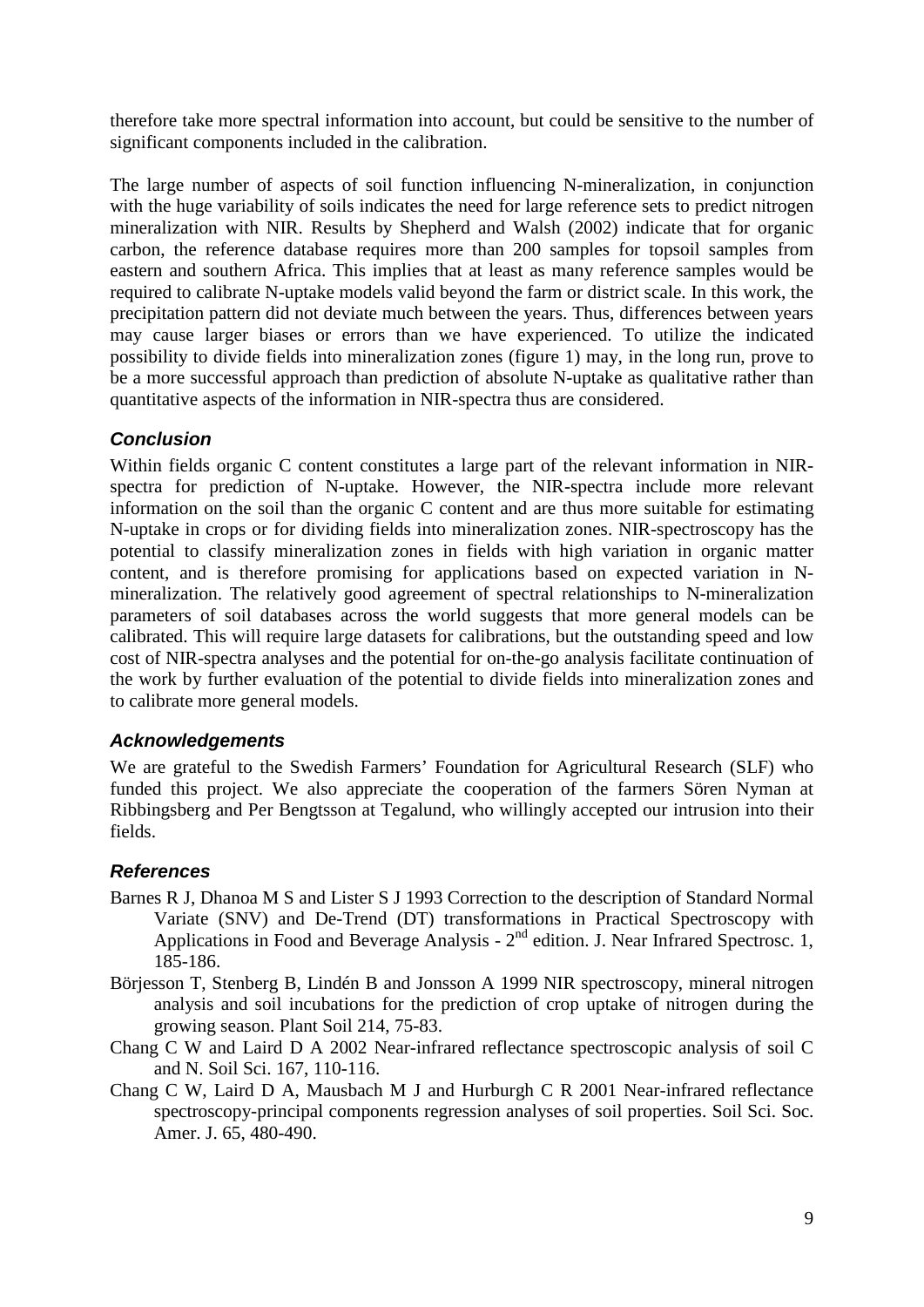- Dawson C J 1997 Management for spatial variability. *In* Precision Agriculture ´97, Warwick, 7-10 Sep 1997. Vol. 1. Spatial Variability in Soil and Crop. Ed. J V Stafford. pp. 45-58. BIOS Scientific Publishers Ltd, Oxford, UK.
- Dunn B, Beecher G, Batten G and Blakeney A 2000 Estimating the uptake of nitrogen by rice crops using near infrared reflectance analysis of soil. *In* Near Infrared Spectroscopy: Proceedings of the 9th International Conference, Verona, Italy, 2000. Eds. A M C Davies and R Giangiacomo. pp. 565-568. NIR Publications, Chichester, UK.
- Fystro G 2002 The prediction of C and N content and their potential mineralisation in heterogeneous soil samples using Vis-NIR spectroscopy and comparative methods. Plant Soil 246, 139-149.
- Janik L J, Merry R H and Skjemstad J O 1998 Can mid infrared diffuse reflectance analysis replace soil extractions? Aust. J. Exp. Agr. 38, 681-696.
- Lindén B, Lyngstad I, Sippola J, Søegaard K and Kjellerup V 1992 Nitrogen mineralization during the growing season I. Contribution to the nitrogen supply of spring barley. Swed. J. Agr. Res. 22, 3-12.
- Malley D F, Yesmin L, Wray D and Edwards S 1999 Application of near-infrared spectroscopy in analysis of soil mineral nutrients. Commun. Soil Sci. Plan. 30, 999- 1012.
- Martens H and Naes T 1989 Multivariate calibration. John Wiley & Sons, Chichester, UK. 419 pp.
- Martens M and Martens H 1986 Partial least squares regression. *In* Statistical procedures in food research. Ed. J R Piggott. pp. 3-85. Elsevier appl. sci. publ., London, UK.
- Mayer J H 1989 Rapid simultaneous rating of soil texture, organic matter, total nitrogen and nitrogen mineralization potential by near-infrared reflectance. South African Journal of Plant Soil 6, 59-63.
- McBratney A B and Pringle M J 1997 Spatial variability in soil implications for precision agriculture. *In* Precision Agriculture ´97. Warwick, 7-10 Sep 1997. Vol. 1. Spatial Variability in Soil and Crop. Ed. J V Stafford. pp. 3-31. BIOS Scientific Publishers Ltd, Oxford, UK.
- Palmborg C and Nordgren A 1993 Modelling Microbial Activity and Biomass in Forest Soil with Substrate Quality Measured Using Near Infrared Reflectance Spectroscopy. Soil Biol. Biochem. 25, 1713-1718.
- Robert P 1999 Precision agriculture: Research needs and status in the USA. *In* Precision Agriculture `99. Ed. J V Stafford. pp. 19-33. SCI, Sheffield, UK.
- Rossel R A V and McBratney A B 1998 Soil chemical analytical accuracy and costs: implications from precision agriculture. Austral. J. Exp. Agr. 38, 765-775.
- Russell C A, Angus J F, Batten G D, Dunn B W and Williams R L 2002 The potential of NIR spectroscopy to predict mineralization in rice soils. Plant Soil 247, 243-252.
- Savitzky A and Golay M 1964 Smoothing and differentiation of data by simplified least squares procedures. Anal. Chem. 36, 1627-1639.
- Shepherd K D and Walsh M G 2002 Development of reflectance spectral libraries for characterization of soil properties. Soil Sci. Soc. Amer. J. 66, 988-998.
- Stenberg B 1998 Soil attributes as predictors of crop production under standardized conditions. Biol. Fert. Soils 27, 104-112.
- Stenberg B, Nordkvist E and Salomonsson L 1995 Use of near infrared reflectance spectra of soils for objective selection of samples. Soil Sci. 159, 109-114.
- Stenberg B, Pell M and Torstensson L 1998 Integrated evaluation of variation in biological, chemical and physical soil properties. Ambio 27, 9-15.